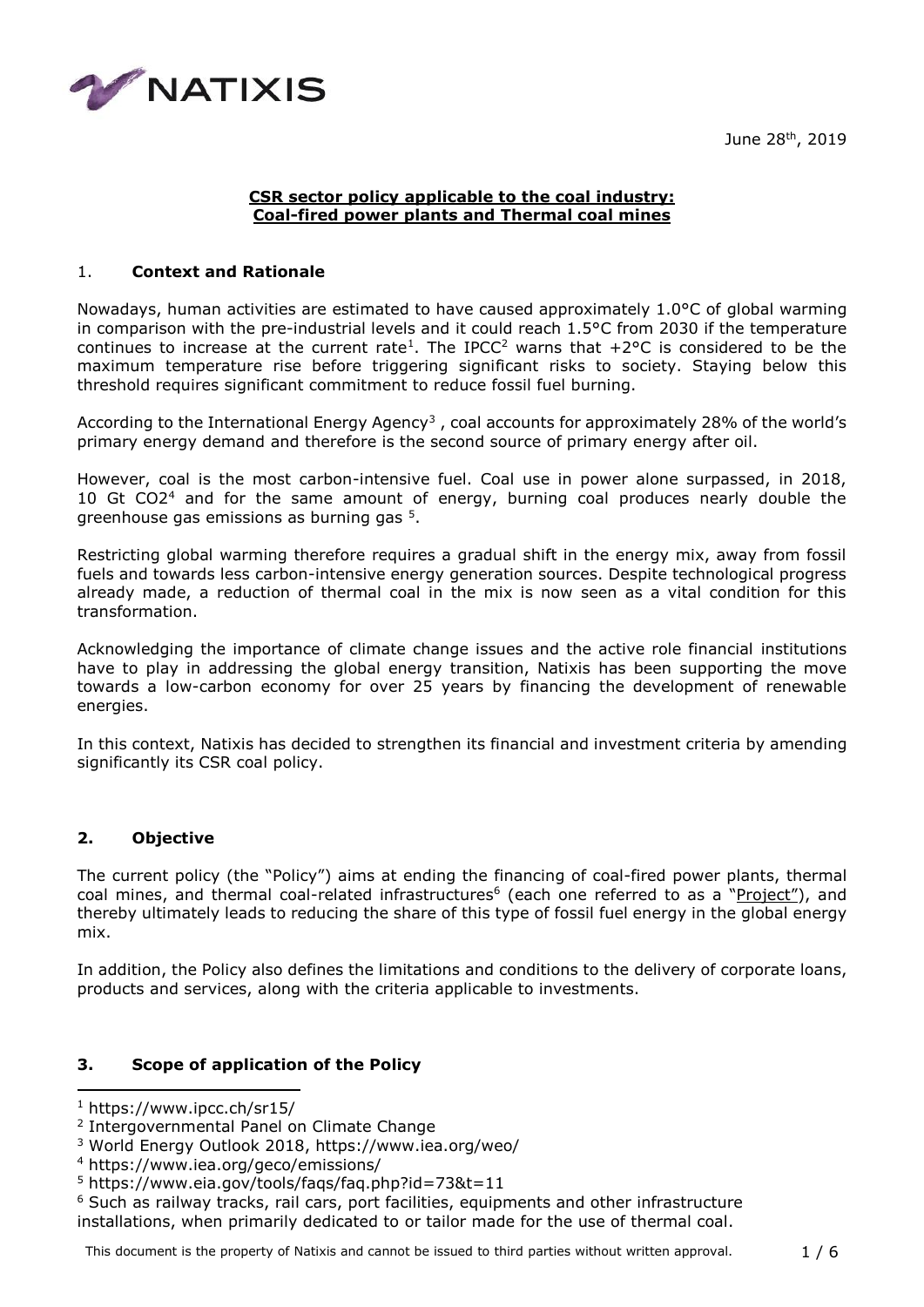#### 3. 1. By transaction type

The Policy applies to the following activities:

## *Bank financing*

- Dedicated financing in the form of either *project finance* or *corporate finance* in order to (i) finance or refinance a new Project (defined as *greenfield*) to be built or under construction, or (ii) finance or refinance investment to expand, revamp or transform an existing Project in operation (defined as *brownfield*), or (iii) to finance or refinance the acquisition of one or several Project(s) or of an entity holding one or several project(s) that are in operation.
- Some *corporate financing*, when facilities are to be used for general purpose.
- Financing the sale or trading of thermal coal.

For the purpose of this Policy, the term financing also covers all types of related banking or capital market products and services, including guarantees, letters of credit, swaps, and other associated facilities.

## *Advisory*

Financial advisory and M&A.

## *Capital Markets*

- Bond or equity issues
- Trading and sale of coal-related financial derivatives
- The origination of capital market transactions on listed stocks

#### *Third-party Asset management*

Third-party asset management activities of Mirova and Ostrum Asset Management <sup>7</sup>

#### *Insurance*

- Investments done by Natixis Assurances

## 3. 2 By geography

The Policy applies worldwide, with no distinction made between the various countries and their classification.

<sup>7</sup> Asset management affiliate of NIM (Natixis Investment Managers)

This document is the property of Natixis and cannot be issued to third parties without written approval. 2 / 6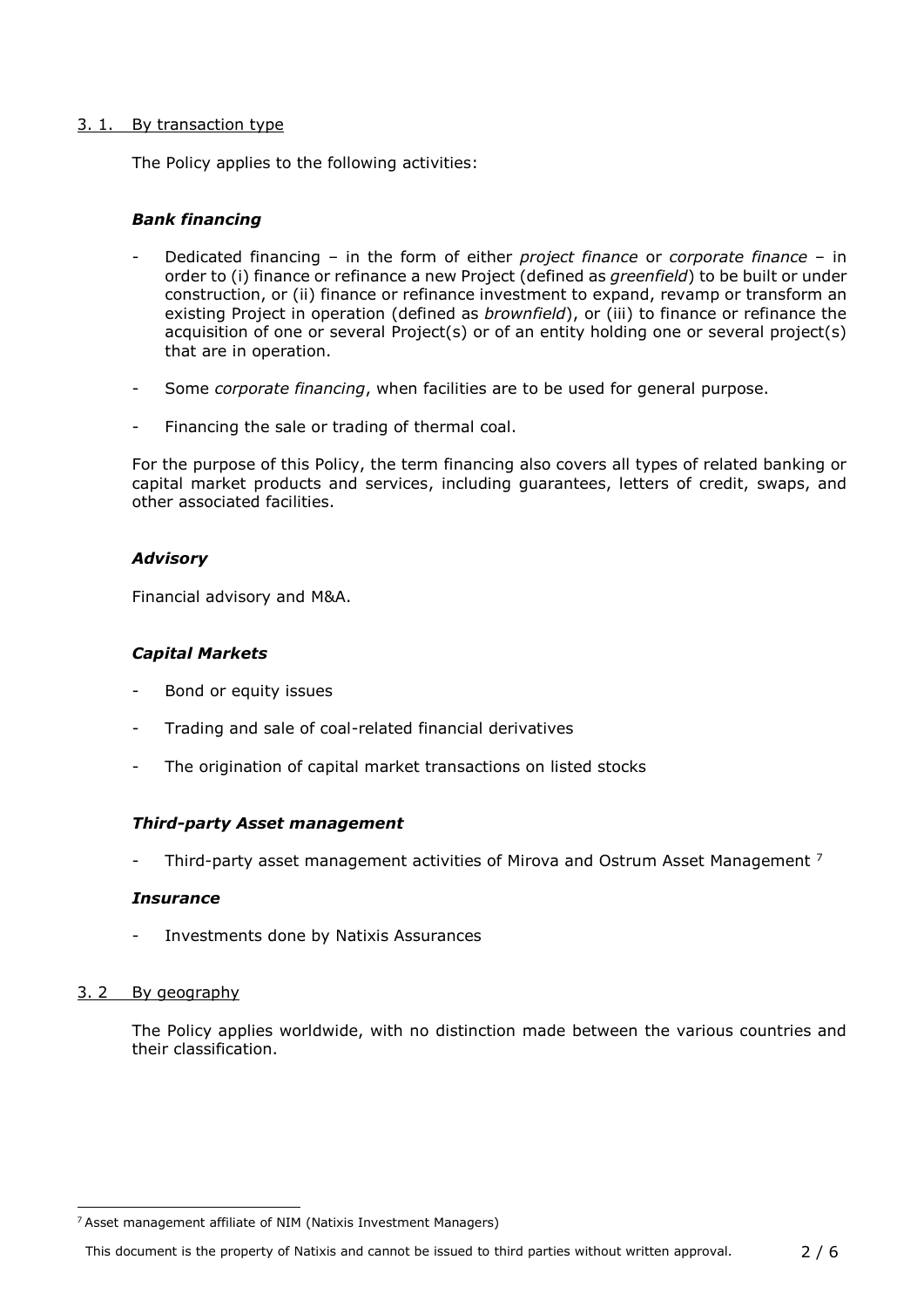# **4. Implementation criteria**

All transactions as defined in Part 3 of the Policy are examined in details by applying precise evaluation criteria and by complying with a set of exclusion rules.

# 4.1 Dedicated financing in the form of a *project-related financing or investment*

Natixis does not participate in any dedicated facility to finance one or several *greenfield* or *brownfield* Project(s).

## 4.2 General purpose corporate financing

Natixis does not participate in any general purpose financing in favor of a borrower<sup>8</sup> whose activity<sup>9</sup> is relying by 25% or more on coal-fired power generation and thermal coal mining (based on the latest published financial statements).

# 4.3 Commodity trading

Natixis does not finance the sale or trading of thermal coal.

## 4.4 Acquisition financing

4.4.1 Thermal coal mining and thermal coal-related infrastructures:

Natixis does not participate in any acquisition financing of:

- One or several thermal coal mine(s) or thermal coal-related infrastructure(s),
- **E** A company whose activity is relying by 25% or more in owning or operating thermal coal mine $(s)^{10}$ .

## 4.4.2 Coal-fired power generation

Natixis intends to continue playing an active role in the Power Generation sector and to support its future mutations (including ownership changes). In this context, the following conditions apply when considering a credit or an investment for any transaction.

4.4.2.1 Natixis does not participate in any acquisition financing of a coal-fired power plant.

4.4.2.2. Natixis does not rule out participating in financing the acquisition of a company or an asset portfolio that hold one or several operating power plants, subject to the following conditions being met:

(i) the coal-fired generation accounts for less than 25% of the acquired company's or of the portfolio's total generation, and

<sup>&</sup>lt;sup>8</sup> If the borrower belongs to a group (i.e. holding or subsidiary), the share of revenues derived from thermal coal is calculated for both the borrowing entity and the group it belongs to. General purpose corporate financing of the borrower is excluded if and when one of the two ratios stands at 25% or more.

Depending on data availability, power generation may be measured using either energy generation revenues or energy generation volumes (GWh); mining activity is measured by using revenues.

<sup>10</sup> Measured in revenues

This document is the property of Natixis and cannot be issued to third parties without written approval. 3 / 6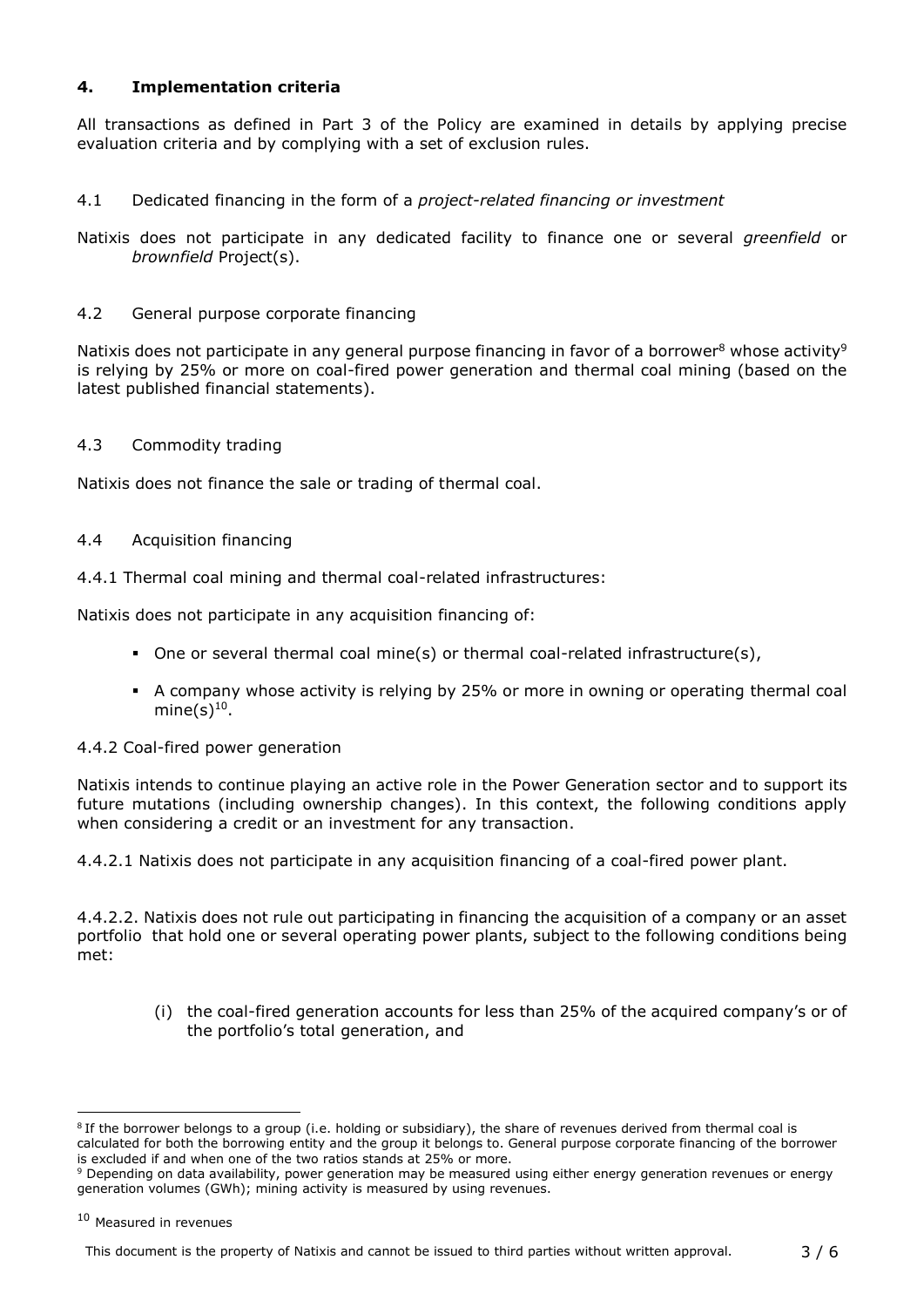- (ii) the acquiring company's energy generation business is less than 25%-reliant on operating coal-fired power plants (based on the latest published financial statements), and
- (iii) the acquiring company demonstrates that it has implemented a coherent strategy to decarbonize and diversify its energy mix (including by expanding its renewable energy generation capacity), and
- (iv) when applicable, technical, environmental and social due diligences demonstrate the satisfactory performance level of the assets to be acquired in compliance with applicable regulations and sector standards, and
- (v) the acquiring company's track record reveals high-quality environmental, social and safety governance and is not subject to recurring severe controversies.

Furthermore, in the case where the acquiring company's energy business is relying by 25% or more on coal-fired power generation, Natixis may finance the acquisition of a portfolio of assets or a company, only if such acquired portfolio or company contributes to decarbonization and has no activity related to the operation of coal-fired power generation, provided that the conditions outlined in sections (iii) to (v) are met.

## 4.5 Financial advisory

Natixis can carry out financial advisory mandates provided that the conditions outlined above in sections 4.1 to 4.4 are met.

## 4.6 Merger & Acquisition

Natixis can execute sell-side or buy-side M&A advisory mandates regarding the acquisition or sale of a company whose business is less than 25%-reliant on coal-fired power generation and thermal coal mining.

#### 4.7 Natixis Global Market' investments<sup>11</sup>

#### 4.7.1 Natixis does not participate in:

1

i. bond or equity primary issues,

ii. the origination of capital market transactions on shares of a listed company (apart from any index-linked transaction) when Natixis is responsible for discretionary asset management,

if the issuing company's activity is relying by 25% or more on coal-fired power generation and thermal coal mining (based on the latest published financial statements).

Conversely, when it is not responsible for discretionary asset management, Natixis shall communicate the Policy to its client but shall not be bound by exclusions mentioned above in this section 4.7.1 for any capital market transaction to be executed as per instructions received from the client.

4.7.2 Natixis excludes trading or selling coal-related financial derivatives.

 $11$  Natixis Global Market is Natixis' division whose activity is dedicated to capital market products and services

This document is the property of Natixis and cannot be issued to third parties without written approval. 4/6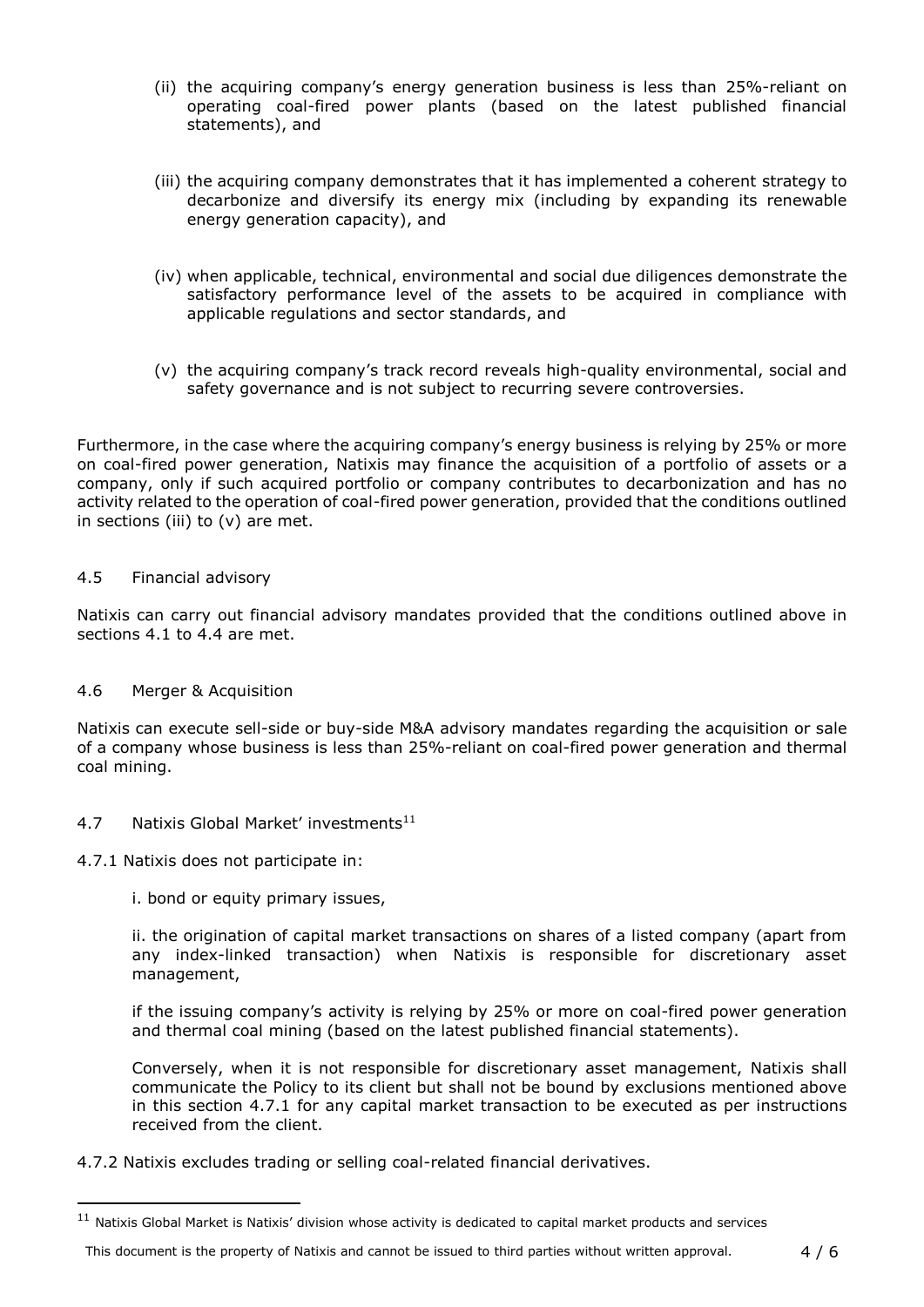#### 4.8 Ostrum Asset Management's investments

For assets it manages, Ostrum Asset Management excludes companies mentioned in section 4.7.1 above from all open-ended funds directly managed.

For dedicated funds and mandated asset management, Ostrum Asset Management shall consult its clients on whether they wish to apply or not such exclusion Policy, and shall factor their decision into future fund management on their behalf (and where necessary, in the case of delegated fund management, shall inform the delegatee). Index-linked asset management is excluded from the scope of application of the Policy.

## 4.9 Natixis Insurance's investments

As part of its investment policy, Natixis Assurances (the Insurance subsidiary of Natixis) applies the same criteria as mentioned in section 4.7.1 above.

The present Policy applies to assets held directly by Natixis Assurances as well as to open or dedicated funds managed by Ostrum Asset Management on behalf of Natixis Assurances.

## 4.10 Mirova's investments

It is not in Mirova's investment strategy to invest in thermal and fossil energies.

## **5 Specific situation of coal mines using the mountain-top-removal (MTR) technique**

The Policy covers dedicated financing of coal mines using the mountain-top-removal technique, as well as any general purpose corporate financing or any investment in companies whose business is relying by 15% or more on operating coal mines using such technique (for the group it belongs to and based on the latest published financial statements).

Therefore, any reference to a 25% of revenues threshold mentioned in the Policy is replaced by a 15% threshold of revenues in this specific case.

## 6 **Clients' management system evaluation**

In compliance with the terms and conditions of the Policy, prior to entering into business relations, and then on a regular basis<sup>12</sup>, Natixis ensures that the technologies used by the client and its environmental and social risk management system are consistent with the industry's best practices and standards.

Thus, as part of the client knowledge, Natixis pays particular attention to the following domains:

- − Quality of reporting, as assessed on the basis of regular indicators (e.g. energy performance, water management, greenhouse gas emissions, pollution and accident, preventive and corrective action, etc.);
- − Occurrence of potential major events (heavy pollution, safety, remediation plan and its follow-up);
- Disclosure of information on impacts management (incl. prevention and response plan) in accordance with regulatory requirements and industry's best practices;

<sup>&</sup>lt;sup>12</sup> This review is carried out on an annual basis, or every one-to-three years, depending on client's governance quality.

This document is the property of Natixis and cannot be issued to third parties without written approval. 5 / 6